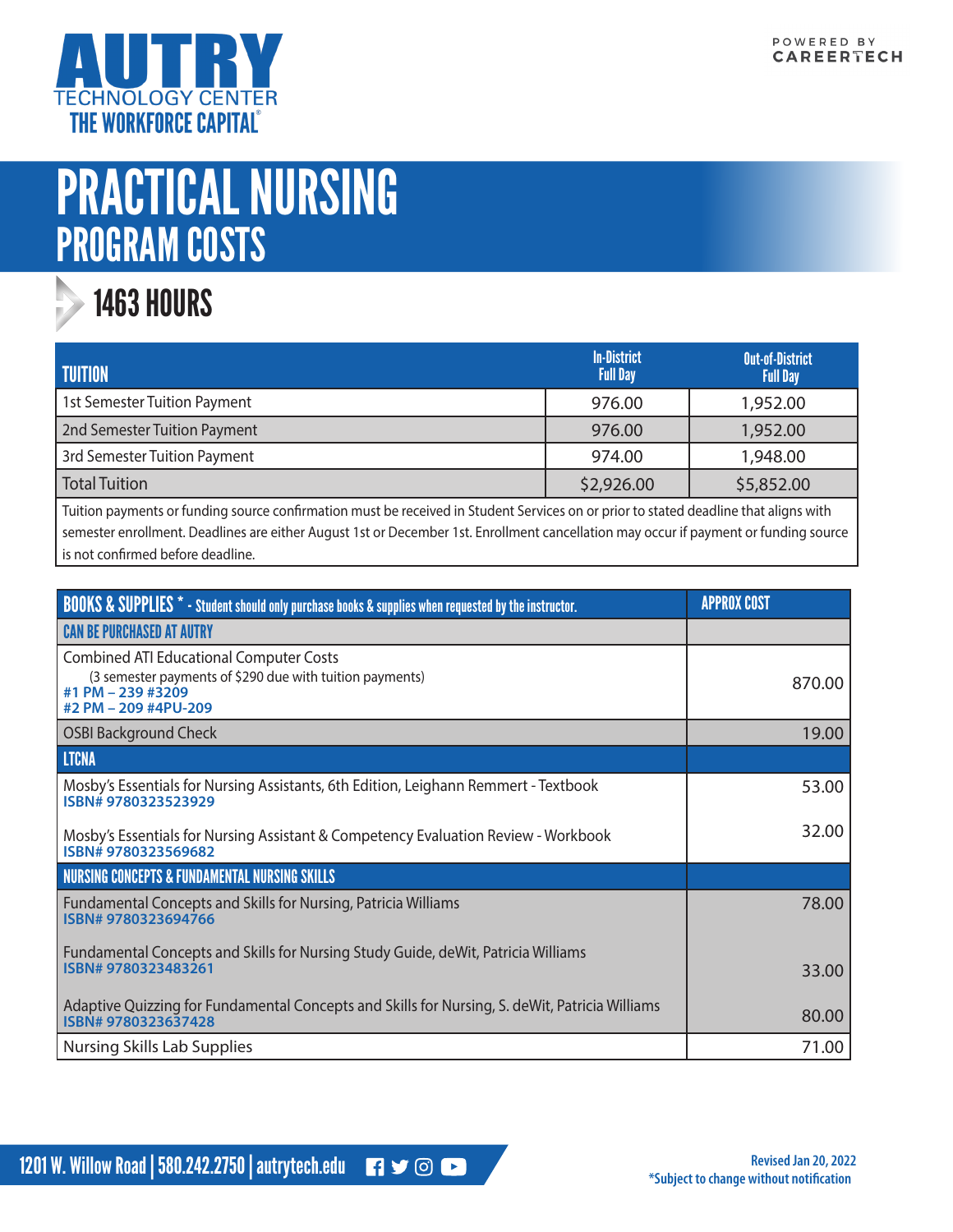

## PROGRAM COSTS

| <b>BOOKS &amp; SUPPLIES</b> * - Student should only purchase books & supplies when requested by the instructor.          | <b>APPROX COST</b> |
|--------------------------------------------------------------------------------------------------------------------------|--------------------|
| <b>MEDICAL SURGICAL</b>                                                                                                  |                    |
| Medical-Surgical Nursing, 7th Ed., Linton<br>ISBN# 9780323554596                                                         | 85.00              |
| Medical-Surgical Nursing Study Guide<br>ISBN# 9780323554589                                                              | 33.00              |
| Adaptive Quizzing for Introduction to Medical-Surgical Nursing, 7th Ed.,<br>ISBN#9780323679930                           | 80.00              |
| <b>MEDICAL TERMINOLOGY</b>                                                                                               |                    |
| Quick and Easy Medical Terminology, Text & Adaptive Quizzing, by Leonard,<br>9th Edition, Elsevier<br>ISBN#9780323711807 | 74.00              |
| <b>BODY STRUCTURE &amp; FUNCTION</b>                                                                                     |                    |
| Structure and Function of the Body Textbook by Patton<br>ISBN# 9780323597791                                             | 60.00              |
| Structure and Function of the Body Study Guide<br>ISBN#9780323598255                                                     | 35.00              |
| Structure and Function of the Body Adaptive Quizzing<br>ISBN# 9780323756952                                              | 80.00              |
| PHARMACOLOGY                                                                                                             |                    |
| Pharmacology for Nurses, 18th Ed., Clayton<br>ISBN#9780323550611                                                         | 73.00              |
| Pharmacology for Nurses Study Guide<br>ISBN#9780323554732                                                                | 32.00              |
| Adaptive Quizzing for Basic Pharmacology for Nurses., 18th Ed., Elsevier<br>ISBN#9780323679954                           | 80.00              |
| Calculation of Drug Dosages by Ogden, 10th Edition<br>ISBN#9780323551281                                                 | 71.00              |
| <b>PEDIATRIC &amp; MATERNAL CHILD NURSING</b>                                                                            |                    |
| Introduction to Maternity and Pediatric Nursing, 8th Ed., Leifer<br>ISBN#9780323483971                                   | 82.00              |
| Maternity and Pediatric Nursing Study Guide<br>ISBN# 978032367541                                                        | 38.00              |
| Adaptive Quizzing for Introduction to Maternity and Pediatric Nursing<br>ISBN# 9780323679527                             | 80.00              |